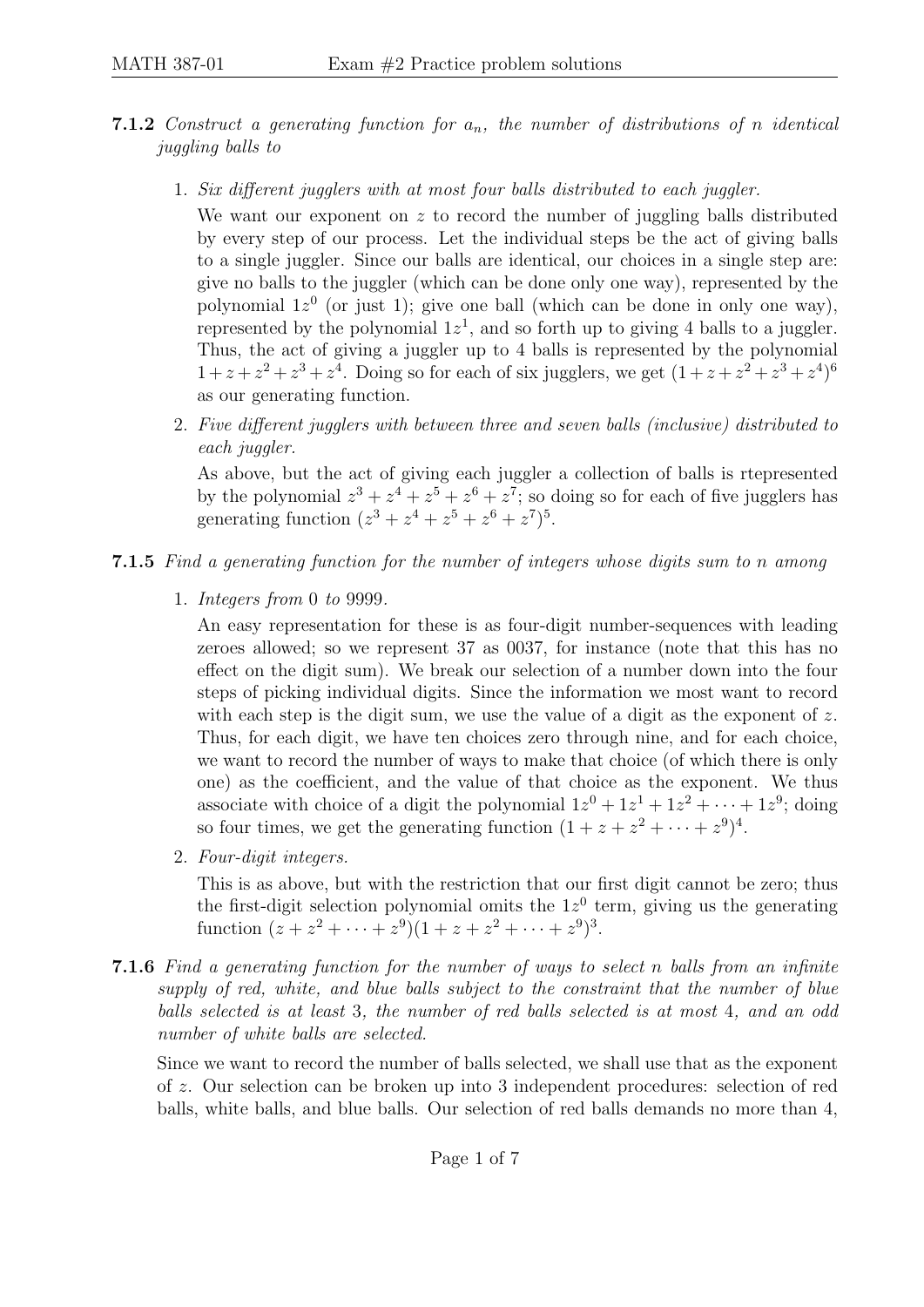so there are 5 possibilities: we can select zero, one, two, three, or four. This step is thus representable by the polynomial  $1 + z + z^2 + z^3 + z^4$ . The selection of white balls demands an odd number, so we may select one ball, or three, or five, and so forth: this yields the infinite series  $z^1 + z^3 + z^5 + z^7 + \cdots$ , since there is no constraint placed on how many white balls we take. Likewise, we may take any number of blue balls three or higher: we may take three, or four, or five, and so forth, yielding the series  $z^3 + z^4 + z^5 + \cdots$  to describe this step. Multiplying all our steps gives us the generating function for the process as a whole:

$$
(1 + z + z2 + z3 + z4)(z + z3 + z5 + z7 + \cdots)(z3 + z4 + z5 + \cdots)
$$

## 7.1.14 Find a generating function for the number of positive integer solutions of

1.  $2x_1 + 3x_2 + 4x_3 + 5x_4 = n$ .

Let the exponent of  $z$  represent the total sum on the left side of the equation; then choice of  $x_1$  as 1, 2, 3, and so forth would increase the left side by 2, or 4, or 6, and so forth, so the contribution of  $x_1$ -selection to the generating function is  $z^2 + z^4 + z^6 + z^8 + \cdots$ . Likewise selecting  $x_2$  to be a positive integer increases our total by thrice its value, so selection of  $x_2$  may yield an increase of any multiple of 3 in the total left-side sum, so  $x_2$ -selection is associated with the series  $z^3 + z^6 + z^9 + z^{12} + \cdots$ . Likewise,  $x_4$  and  $x_5$  are associated with the respective series  $z^4 + z^8 + z^{12} + z^{16} + \cdots$  and  $z^5 + z^{10} + z^{15} + z^{20} + \cdots$ .

2.  $x_1 + x_2 + x_3 + x_4 = n$ , where each  $x_i$  satisfies  $2 \le x_i \le 5$ . Here we can freely choose  $x_1$  to be 2, 3, 4, or 5, which results in addition of 2, 3, 4, or 5 to the total sum being kept track of; thus, our decision procedure for  $x_1$ is represented by the polynomial  $z^2 + z^3 + z^4 + z^5$ ; likewise for  $x_2$ ,  $x_3$ , and  $x_4$ , so our generating function is  $(z^2 + z^3 + z^4 + z^5)$ .

**7.2.1.** 1. Find the coefficient of 
$$
z^k
$$
 in  $(z^4 + z^5 + z^6 + z^7 + \cdots)^5$ ,  $k \geq 20$ . We use the known series expansion  $\frac{1}{(1-z)^{\ell}} = \sum_{n=0}^{\infty} \binom{n+\ell-1}{\ell-1} z^n$  below:

$$
(z4 + z5 + z6 + z7 + \cdots)5 = (z4)5 (1 + z + z2 + z3 + \cdots)5
$$

$$
= z20 \left(\frac{1}{1-z}\right)5
$$

$$
= z20 \sum_{n=0}^{\infty} {n+5-1 \choose 5-1} zn
$$

$$
= \sum_{n=0}^{\infty} {n+4 \choose 4} z^{n+20}
$$

This is an acceptable but not entirely canonical representation of the generating function: to be standardized (and useful for answering the question asked) we'd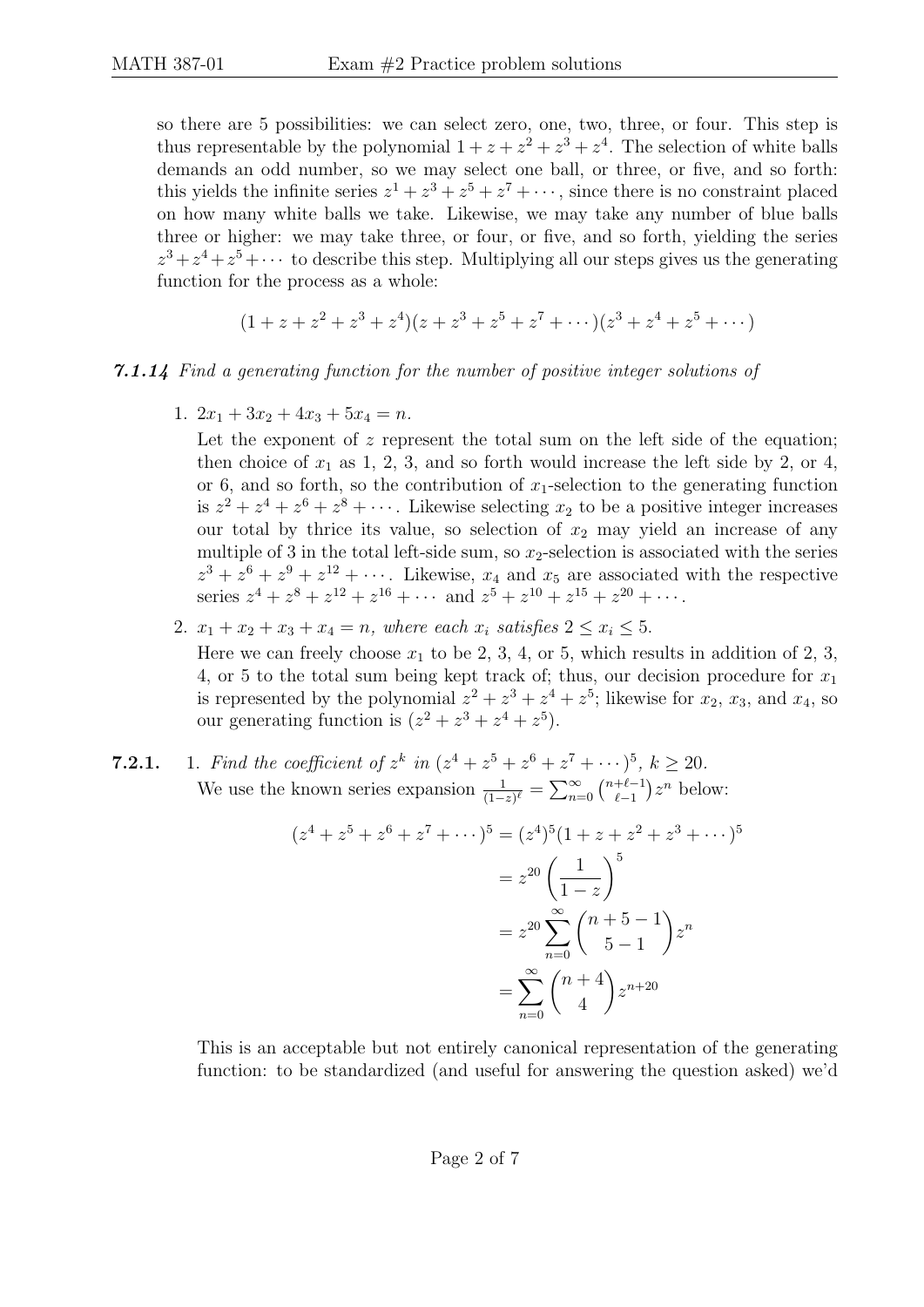like to change the exponent on z to be a single variable. So let  $k = n + 20$ , replacing every n above with  $k - 20$ :

$$
\sum_{k=20=0}^{\infty} \binom{(k-20)+4}{4} z^k = \sum_{k=20}^{\infty} \binom{k-16}{4} z^k
$$

so the coefficient of  $z^k$  is  $\binom{k-16}{4}$  $\binom{-16}{4}$  for  $z \ge 20$  (and for  $z < 20$ , the coefficient is zero, as these terms do not appear in the series expansion).

2. Find the coefficient of  $z^k$  in  $(z + z^3 + z^5)(1 + z)^n$ ,  $k \ge 5$ .

We use the known binomial expansion  $(1+z)^n = \sum_{i=0}^{\infty} {n \choose i}$  $\binom{n}{i} z^i$  below. Note that the upper bound can be  $\infty$ , since every binomial coefficient  $\binom{n}{k}$  $\binom{n}{k}$  with  $k > n$  is zero; this is not necessary, but actually makes our series manipulation easier, since we need not worry about the upper limit of the sum:

$$
(z + z3 + z5)(1 + z)n = (z + z3 + z5)\sum_{i=0}^{\infty} {n \choose i} zi
$$
  
= 
$$
\sum_{i=0}^{\infty} {n \choose i} z^{i+1} + \sum_{i=0}^{\infty} {n \choose i} z^{i+3} + \sum_{i=0}^{\infty} {n \choose i} z^{i+5}
$$

Now we need to perform index-shifts on each sum to get our  $z$ -terms to match; so we introduce new indices  $k = i + 1$ ,  $k = i + 3$ , and  $k = i + 5$  to the three sums:

$$
\sum_{i=0}^{\infty} \binom{n}{i} z^{i+1} + \sum_{i=0}^{\infty} \binom{n}{i} z^{i+3} + \sum_{i=0}^{\infty} \binom{n}{i} z^{i+5}
$$
\n
$$
= \sum_{k=1}^{\infty} \binom{n}{k-1} z^k + \sum_{k=3}^{\infty} \binom{n}{k-3} z^k + \sum_{k=5}^{\infty} \binom{n}{k-5} z^k
$$
\n
$$
= z + nz^2 + \left[ \binom{n}{2} + 1 \right] z^3 + \left[ \binom{n}{3} + n \right] z^4 + \sum_{k=5}^{\infty} \left[ \binom{n}{k-1} + \binom{n}{k-3} + \binom{n}{k-3} \right] z^k
$$

So despite all the special-casing necessary for  $k < 5$  (which need not be calculated as explicitly as shown here), we see that the coefficient of  $z^k$  for  $k \geq 5$  will always be  $\binom{n}{k}$  $\binom{n}{k-1} + \binom{n}{k-1}$  $\binom{n}{k-3} + \binom{n}{k-1}$  $\binom{n}{k-3}$ .

7.4.6. Find an exponential generating function for the number of ways to distribute n different objects to six different jugglers if each juggler receives between three and five objects.

One can think of an assignment of distinct objects to n people as an n-ary sequence of digits; for instance, in this case the senary digit-string "1043552" would be an assignment of 7 distinct objects, giving object  $#2$  to person zero, object  $#1$  to person one, object  $#7$  to person two, and so forth up to giving objects  $#5$  and  $#6$  to person five. As such, we can think of this selection process as a commingled selection of how many zeroes there are in the string, how many ones, etc. Each must appear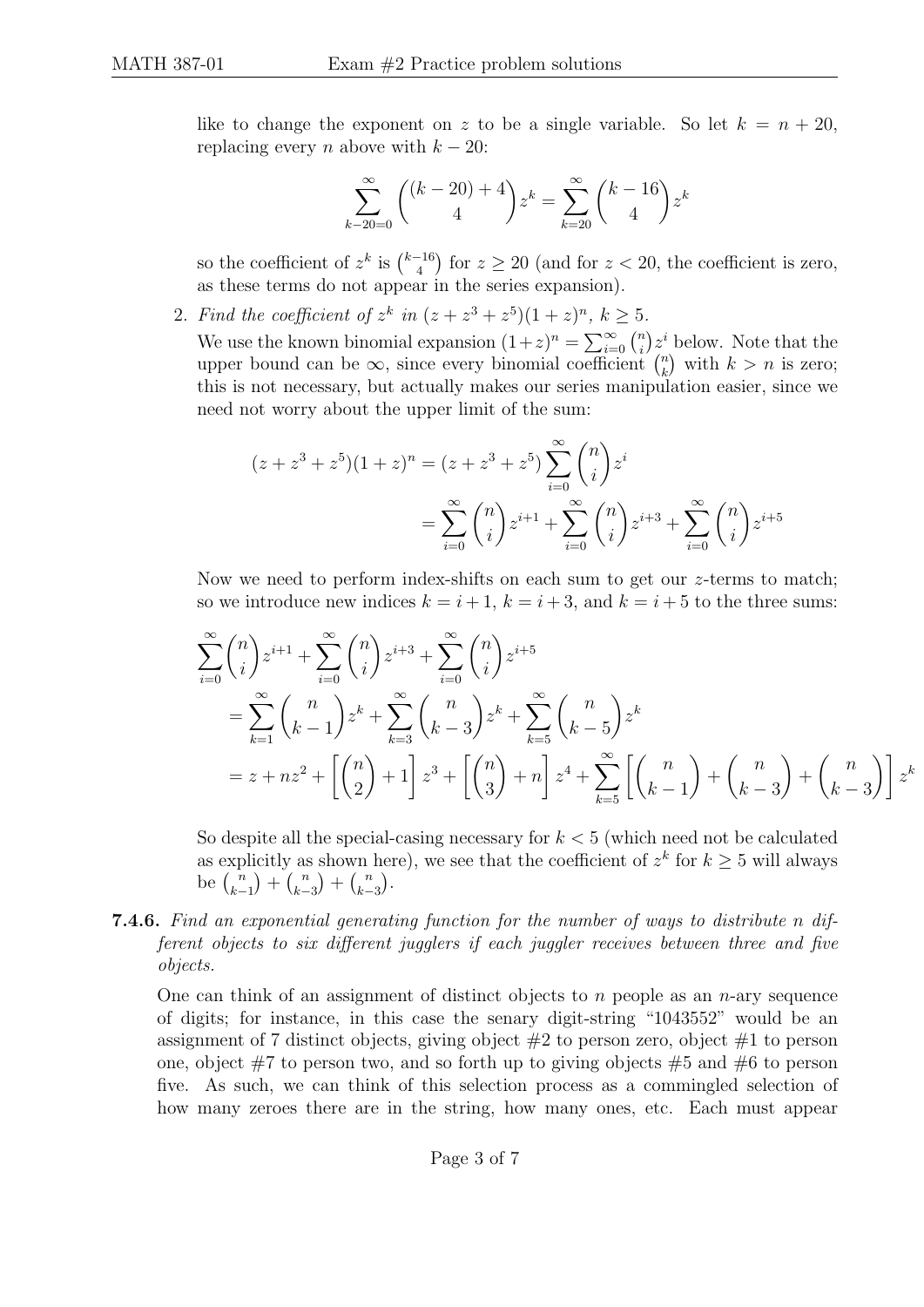between three and five times, so the exponential generating functions representing each individual selection is

$$
1\left(\frac{z^3}{3!}\right) + 1\left(\frac{z^4}{4!}\right) + 1\left(\frac{z^5}{5!}\right) = \frac{z^3}{6} + \frac{z^4}{24} + \frac{z^5}{120}
$$

And the generating function for the process as a whole consists of six such processes, thus  $\left(\frac{z^3}{6} + \frac{z^4}{24} + \frac{z^5}{120}\right)^6$ . The expansion of this form is difficult to calculate and rather unilluminating. For example, the initial term is  $\frac{z^{18}}{46656}$ , more canonically represented as  $137225088000\frac{z^{18}}{18!}$ , which demonstrates that there are approximately 137 trillion distributions of a mere 18 objects under this scheme.

- 7.4.10. Find the number of strings of length n that can be constructed using the alphabet  ${a, b, c, d, e} if:$ 
	- 1. b occurs an odd number of times.

Free selection of any number of instances of a particular letter yields generating function  $1\left(\frac{z^0}{0!}\right) + 1\left(\frac{z^1}{1!}\right) + 1\left(\frac{z^2}{2!}\right) + 1\left(\frac{z^3}{3!}\right) + \cdots = e^z$ ; selection of an odd number of instances of a particular letter yields  $1\left(\frac{z^1}{1!}\right) + 1\left(\frac{z^3}{3!}\right) + 1\left(\frac{z^5}{5!}\right) + 1\left(\frac{z^7}{7!}\right) + \cdots$  $e^z-e^{-z}$  $\frac{e^{-z}}{2}$ , as seen in problem 7.4.4. Thus, given exponential selection functions for all five letters which we want to mingle, we see that the generating function for this process as a whole is

$$
(e^{z})^{4} \left( \frac{e^{z} - e^{-z}}{2} \right) = \frac{e^{5z} - e^{3z}}{2}
$$

$$
= \frac{1}{2} \left( \sum_{n=0}^{\infty} \frac{(5z)^{n}}{n!} - \sum_{n=0}^{\infty} \frac{(3z)^{n}}{n!} \right)
$$

$$
= \sum_{n=0}^{\infty} \frac{5^{n} - 3^{n}}{2} \frac{z^{n}}{n!}
$$

so the number of ways to achieve an arrangement of  $n$  letters is the coefficient of z n  $\frac{z^n}{n!}$ , seen above to be  $\frac{5^n-3^n}{2}$  $\frac{-3^n}{2}$ .

2. both a and b occur an odd number of times. Using the same processes in the previous section, we get

$$
(e^{z})^{3} \left(\frac{e^{z} - e^{-z}}{2}\right)^{2} = \frac{e^{5z} - 2e^{3z} + e^{z}}{4}
$$

$$
= \frac{1}{4} \left(\sum_{n=0}^{\infty} \frac{(5z)^{n}}{n!} - 2\sum_{n=0}^{\infty} \frac{(3z)^{n}}{n!} + \sum_{n=0}^{\infty} \frac{z^{n}}{n!}\right)
$$

$$
= \sum_{n=0}^{\infty} \frac{5^{n} - 2 \cdot 3^{n} + 1}{4} \frac{z^{n}}{n!}
$$

so as above, the coefficient of  $\frac{z^n}{n!}$  $\frac{z^n}{n!}$  gives us our desired formula,  $\frac{5^n - 2 \cdot 3^n + 1}{4}$  $\frac{2 \cdot 3^n + 1}{4}$ .

## Page 4 of 7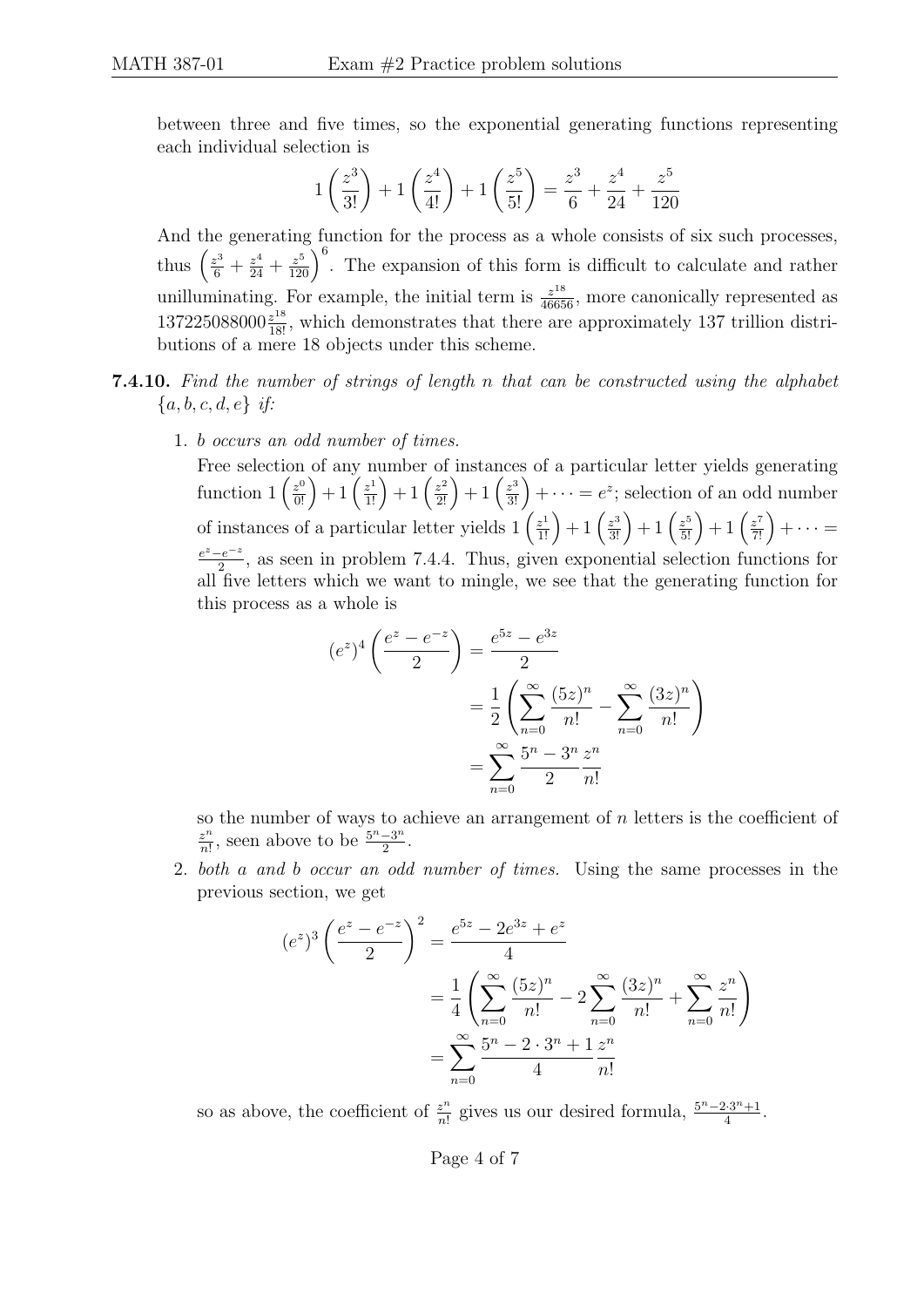**8.2.4.** 1. Find the specific solution of  $a_n = 2a_{n-1} + 15a_{n-2}$  with initial conditions  $a_0 = 1$ and  $a_1 = 2$ .

> The characteristic polynomial of this recurrence relation is  $x^2 - 2x - 15$ , which has roots  $-3$  and 5, so the general solution to this recurrence is  $a_n = k_1(-3)^n + k_2 5^n$ . Now, we plug in the initial values  $n = 0$  and  $n = 1$  to this general solution to find that, for our initial conditions to be met, it must be the case that:

$$
\begin{cases}\n1 = k_1 + k_2 \\
2 = -3k_1 + 5k_2\n\end{cases}
$$

This system can be shown, using linear algebra, back-solution, or any other system-of-equations solution methods, to have solution  $k_1 = \frac{3}{8}$  $\frac{3}{8}$ ,  $k_2 = \frac{5}{8}$  $\frac{5}{8}$ . Thus, the particular solution to the recurrence relation meeting the given initial conditions is

$$
a_n = \frac{3(-3)^n + 5(5^n)}{8}
$$

2. Find the specific solution of  $a_n = 3a_{n-1} + 2a_{n-2}$  with initial conditions  $a_0 = 1$  and  $a_1 = 2.$ 

The characteristic polynomial of this recurrence relation is  $x^2 - 3x - 2$ , which has roots  $\frac{3+\sqrt{17}}{2}$  $\frac{\sqrt{17}}{2}$  and  $\frac{3-\sqrt{17}}{2}$  $\frac{\sqrt{17}}{2}$ , so the general solution to this recurrence is  $a_n =$  $k_1\left(\frac{3+\sqrt{17}}{2}\right)$  $\frac{\sqrt{17}}{2}$ <sup>n</sup> + k<sub>2</sub>  $\left(\frac{3-\sqrt{17}}{2}\right)$  $\frac{\sqrt{17}}{2}$ <sup>n</sup>. Now, we plug in the initial values  $n = 0$  and  $n = 1$ to this general solution to find that, for our initial conditions to be met, it must be the case that:

$$
\begin{cases}\n1 = \n\begin{array}{c}\nk_1 + \nk_2 \\
2 = \frac{3 + \sqrt{17}}{2}k_1 + \frac{3 - \sqrt{17}}{2}k_2\n\end{array}\n\end{cases}
$$

This system can be shown, using linear algebra, back-solution, or any other system-of-equations solution methods, to have solution  $k_1 = \frac{1}{2} + \frac{\sqrt{17}}{34}$ ,  $k_2 = \frac{1}{2} - \frac{\sqrt{17}}{34}$ . Thus, the particular solution to the recurrence relation meeting the given initial conditions is

$$
a_n = \left(\frac{1}{2} + \frac{\sqrt{17}}{34}\right) \left(\frac{3 + \sqrt{17}}{2}\right)^n + \left(\frac{1}{2} - \frac{\sqrt{17}}{34}\right) \left(\frac{3 - \sqrt{17}}{2}\right)^n
$$

## 8.3.2. Find the general solution of

1.  $a_n = a_{n-1} + 6a_{n-2} + 2n$ .

The associated linear homogeneous recurrence relation is  $b_n = b_{n-1} + 6b_{n-2}$ , which has characteristic polynomial  $x^2 - x - 6$  with roots 3 and  $-2$ , so the general solution of the associated homogeneous polynomial is  $b_n = k_1 3^n + k_2(-2)^n$ .

Now, we must find a particular solution to the original nonhomogeneous recurrence relation. Since the nonhomogeneous component is a linear polynomial in  $n$ ,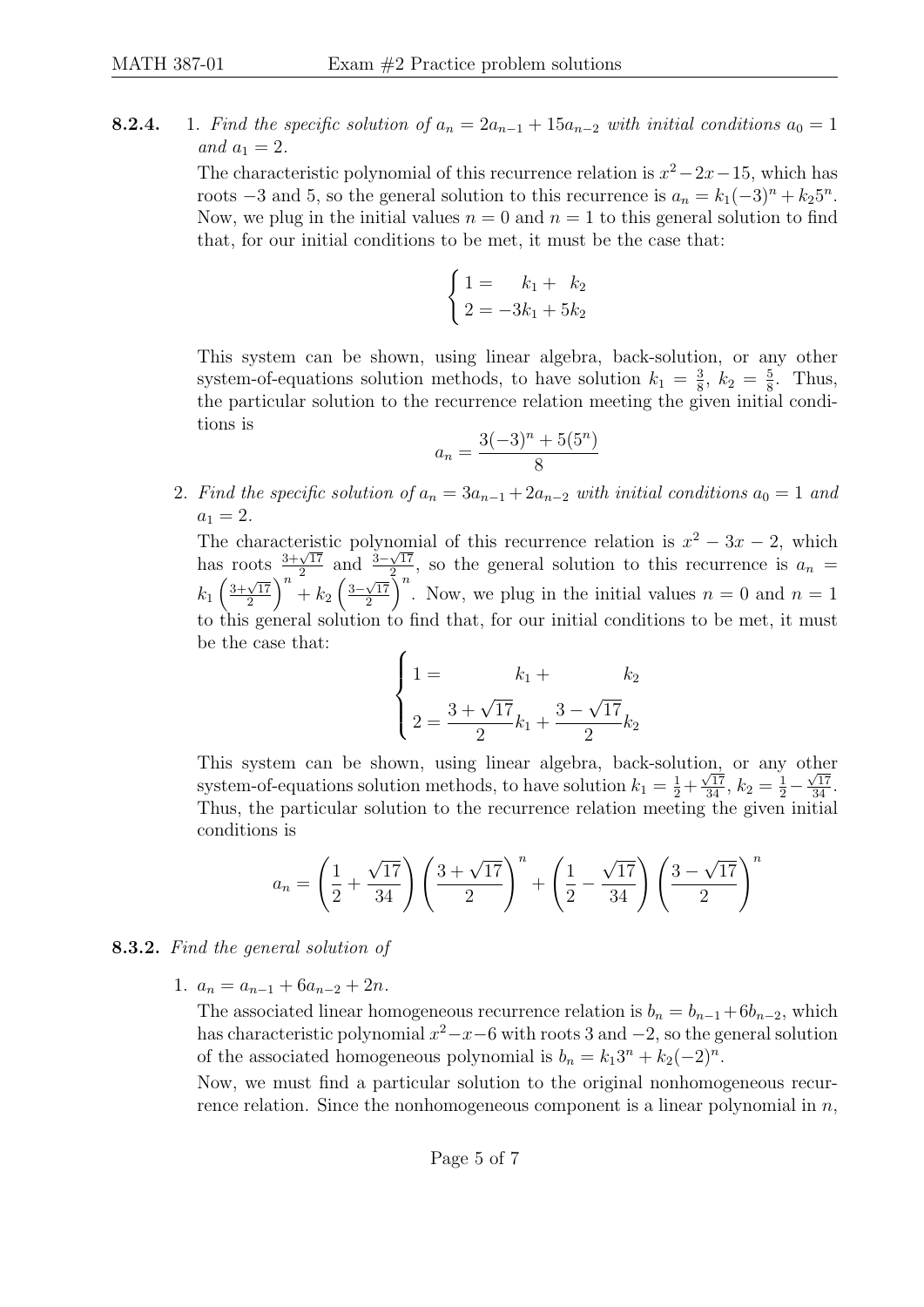we choose a template for the particular solution which is also a linear polynomial:  $a_n^* = \ell_0 + \ell_1 n$ . Since this does not overlap our homogeneous solution in any of its terms, we can be confident that it will suffice. Substituting the definition of  $a_n^*$  in for  $a_n$  in the recurrence, we get the equation

$$
\ell_0 + \ell_1 n = (\ell_0 + \ell_1 (n - 1)) + 6(\ell_0 + \ell_1 (n - 2)) + 2n
$$
  

$$
\ell_0 + \ell_1 n = (7\ell_0 - 13\ell_1) + (7\ell_1 + 2)n
$$

Matching up coefficients, we thus have the system of equations:

$$
\begin{cases} \ell_0 = 7\ell_0 - 13\ell_1\\ \ell_1 = 7\ell_1 + 2 \end{cases}
$$

which we can solve to find that  $\ell_1 = -\frac{1}{3}$  $\frac{1}{3}$  and  $\ell_0 = -\frac{13}{18}$ . Thus,  $a_n^* = -\frac{1}{3}$  $\frac{1}{3}n - \frac{13}{18}$  is a solution to this recurrence; to get the general solution, we add in the general homogeneous solution to get:

$$
a_n = a_n^* + b_n = -\frac{1}{3}n - \frac{13}{18} + k_1 3^n + k_2 (-2)^n
$$

2.  $a_n - 5a_{n-1} + 6a_{n-2} = 5^n$ .

The associated linear homogeneous recurrence relation is  $b_n - 5b_{n-1} + 6b_{n-2} = 0$ , which has characteristic polynomial  $x^2 - 5x + 6$  with roots 3 and 2, so the general solution of the associated homogeneous polynomial is  $b_n = k_1 3^n + k_2 2^n$ .

Now, we must find a particular solution to the original nonhomogeneous recurrence relation. Since the nonhomogeneous component is an exponential expression, we choose a template for the particular solution which is also an exponential expression:  $a_n^* = \ell 5^n$ . Since this does not overlap our homogeneous solution in any of its terms, we can be confident that it will suffice. Substituting the definition of  $a_n^*$  in for  $a_n$  in the recurrence, we get the equation

$$
\ell 5^{n} - 5\ell 5^{n-1} + 6\ell 5^{n-2} = 5^{n}
$$
  

$$
25\ell 5^{n-2} - 25\ell 5^{n-2} + 6\ell 5^{n-2} = 25 \cdot 5^{n-2}
$$
  

$$
6\ell = 25
$$
  

$$
\ell = \frac{25}{6}
$$

Thus,  $a_n^* = \frac{25}{6}$  $\frac{25}{6}5^n$  is a solution to this recurrence; to get the general solution, we add in the general homogeneous solution to get:

$$
a_n = a_n^* + b_n = \frac{25}{6}5^n + k_1 3^n + k_2 2^n
$$

4.1.6. Suppose we have two words of arbitrary length. If a computer can compare any two letters, describe an algorithm for determining which word comes first in alphabetical order.